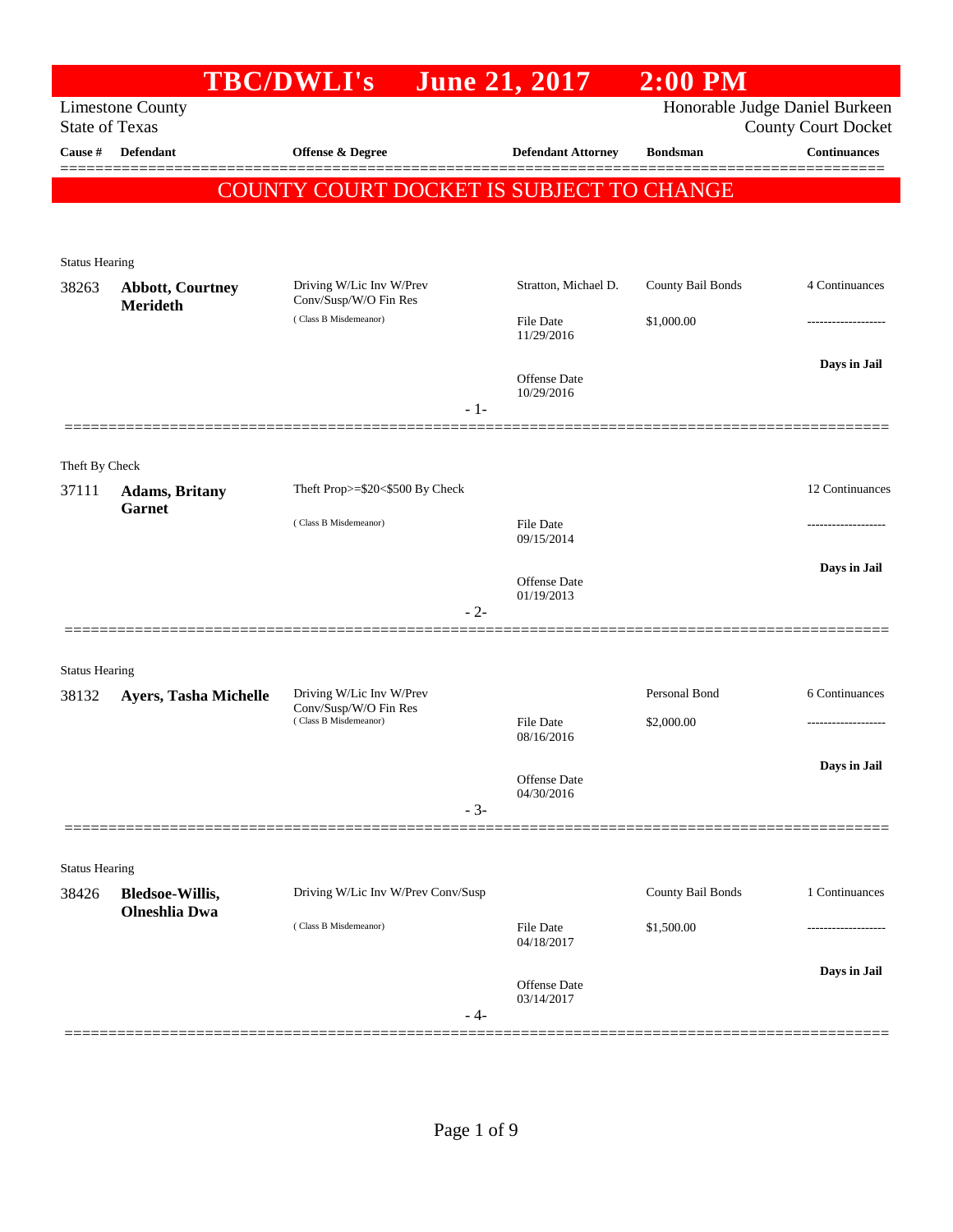|                       |                                                  | <b>TBC/DWLI's</b>                                           | <b>June 21, 2017</b>                 | $2:00$ PM       |                                                              |
|-----------------------|--------------------------------------------------|-------------------------------------------------------------|--------------------------------------|-----------------|--------------------------------------------------------------|
|                       | <b>Limestone County</b><br><b>State of Texas</b> |                                                             |                                      |                 | Honorable Judge Daniel Burkeen<br><b>County Court Docket</b> |
| Cause #               | <b>Defendant</b>                                 | <b>Offense &amp; Degree</b>                                 | <b>Defendant Attorney</b>            | <b>Bondsman</b> | <b>Continuances</b>                                          |
|                       |                                                  |                                                             |                                      |                 | ========                                                     |
|                       |                                                  | COUNTY COURT DOCKET IS SUBJECT TO CHANGE                    |                                      |                 |                                                              |
|                       |                                                  |                                                             |                                      |                 |                                                              |
| <b>Status Hearing</b> |                                                  |                                                             |                                      |                 |                                                              |
| 38342                 | <b>Briscoe, Thrence</b><br><b>Deshone</b>        | Driving W/Lic Inv W/Prev<br>Conv/Susp/W/O Fin Res           |                                      | Personal Bond   | 2 Continuances                                               |
|                       |                                                  | (Class B Misdemeanor)                                       | <b>File Date</b><br>01/26/2017       | \$1,000.00      |                                                              |
|                       |                                                  |                                                             |                                      |                 | Days in Jail                                                 |
|                       |                                                  |                                                             | Offense Date<br>01/08/2017           |                 |                                                              |
|                       |                                                  | $-5-$                                                       |                                      |                 |                                                              |
|                       |                                                  |                                                             |                                      |                 |                                                              |
| Review Hearing        |                                                  |                                                             |                                      |                 |                                                              |
| 38094                 | <b>Brooks, Dontya</b><br><b>Dashawn</b>          | Driving While Disqualified/Comm Veh<br><b>W/Prev Convic</b> |                                      |                 | 7 Continuances                                               |
|                       |                                                  | (Class A Misdemeanor)                                       | File Date<br>08/03/2016              |                 |                                                              |
|                       |                                                  |                                                             |                                      |                 | Days in Jail                                                 |
|                       |                                                  |                                                             | Offense Date<br>12/04/2014           |                 |                                                              |
|                       |                                                  | $-6-$                                                       |                                      |                 |                                                              |
|                       |                                                  |                                                             |                                      |                 |                                                              |
| Theft By Check        |                                                  |                                                             |                                      |                 |                                                              |
| 34522                 | Castano, Veronica                                | Theft Prop>=\$20<\$500 By Check<br>(Class B Misdemeanor)    | Gibson, Brian L.<br><b>File Date</b> |                 | 2 Continuances<br>                                           |
|                       |                                                  |                                                             | 08/09/2010                           |                 |                                                              |
|                       |                                                  |                                                             | Offense Date                         |                 | <b>77 Days in Jail</b>                                       |
|                       |                                                  | $-7-$                                                       | 07/15/2008                           |                 |                                                              |
|                       |                                                  |                                                             |                                      |                 |                                                              |
| Review Hearing        |                                                  |                                                             |                                      |                 |                                                              |
| 38294                 | <b>Contreras, Julio Cesar</b>                    | Driving W/Lic Inv W/Prev<br>Conv/Susp/W/O Fin Res           |                                      | Personal Bond   | 4 Continuances                                               |
|                       |                                                  | (Class B Misdemeanor)                                       | <b>File Date</b><br>01/06/2017       | \$1,000.00      |                                                              |
|                       |                                                  |                                                             |                                      |                 | Days in Jail                                                 |
|                       |                                                  |                                                             | <b>Offense</b> Date<br>11/17/2016    |                 |                                                              |
|                       |                                                  | $-8-$                                                       |                                      |                 |                                                              |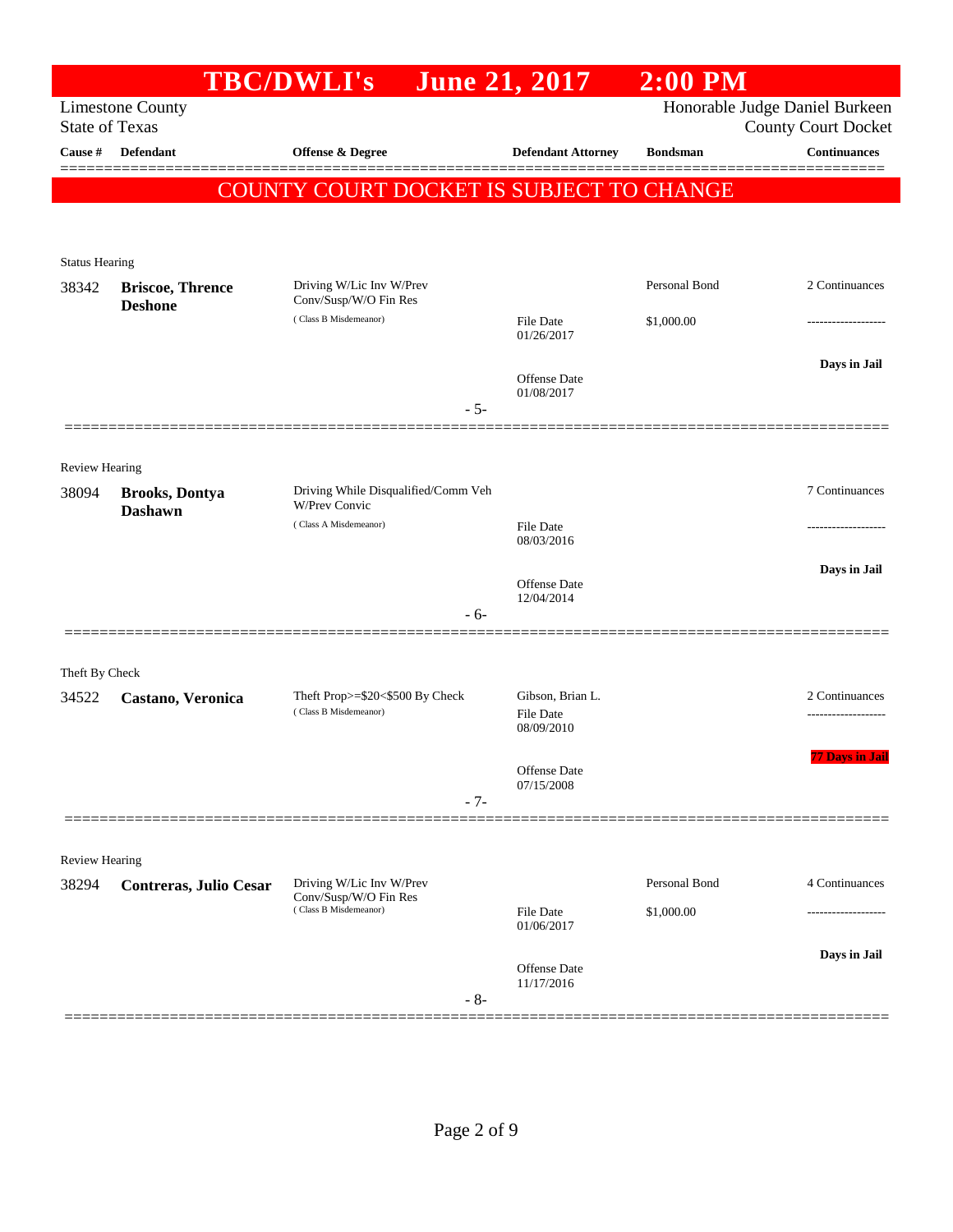|                       |                                       | <b>TBC/DWLI's</b>                                                          |        | June 21, 2017                  | $2:00$ PM                       |                                                              |
|-----------------------|---------------------------------------|----------------------------------------------------------------------------|--------|--------------------------------|---------------------------------|--------------------------------------------------------------|
| <b>State of Texas</b> | <b>Limestone County</b>               |                                                                            |        |                                |                                 | Honorable Judge Daniel Burkeen<br><b>County Court Docket</b> |
| Cause #               | Defendant                             | <b>Offense &amp; Degree</b>                                                |        | <b>Defendant Attorney</b>      | <b>Bondsman</b>                 | <b>Continuances</b>                                          |
|                       |                                       | COUNTY COURT DOCKET IS SUBJECT TO CHANGE                                   |        |                                |                                 |                                                              |
|                       |                                       |                                                                            |        |                                |                                 |                                                              |
| <b>Review Hearing</b> |                                       |                                                                            |        |                                |                                 |                                                              |
| 38162                 | <b>Crundwell, Lex Ryder</b>           | Driving W/lic Inv W/prev<br>Conv/susp/w/o Fin Res<br>(Class B Misdemeanor) |        | <b>File Date</b><br>09/06/2016 |                                 | 6 Continuances                                               |
|                       |                                       |                                                                            | $-9-$  | Offense Date<br>07/20/2016     |                                 | Days in Jail                                                 |
| Theft By Check        |                                       |                                                                            |        |                                |                                 |                                                              |
| 37939                 | Davis, Brian                          | Theft Prop>=\$20<\$500 By Check<br>(Class B Misdemeanor)                   |        | <b>File Date</b><br>05/04/2016 | County Bail Bonds<br>\$1,000.00 | 12 Continuances                                              |
|                       |                                       |                                                                            |        | Offense Date<br>05/28/2014     |                                 | Days in Jail                                                 |
|                       |                                       |                                                                            | $-10-$ |                                |                                 |                                                              |
| <b>Status Hearing</b> |                                       |                                                                            |        |                                |                                 |                                                              |
| 38348                 | Dickerson, Stephanie<br><b>Denise</b> | Driving W/Lic Inv W/Prev<br>Conv/Susp/W/O Fin Res                          |        |                                | Personal Bond                   | 1 Continuances                                               |
|                       |                                       | (Class B Misdemeanor)                                                      |        | File Date<br>01/26/2017        | \$1,000.00                      |                                                              |
|                       |                                       |                                                                            | $-11-$ | Offense Date<br>12/10/2016     |                                 | Days in Jail                                                 |
|                       |                                       |                                                                            |        |                                |                                 |                                                              |
| <b>Status Hearing</b> |                                       |                                                                            |        |                                |                                 |                                                              |
| 38407                 | Dickerson, Stephanie                  | Bail Jumping And Fail To Appear                                            |        |                                | County Bail Bonds               | 1 Continuances                                               |
|                       | <b>Denise</b>                         | (Class A Misdemeanor)                                                      |        | File Date<br>03/22/2017        | \$2,000.00                      |                                                              |
|                       |                                       |                                                                            | $-12-$ | Offense Date<br>03/01/2017     |                                 | Days in Jail                                                 |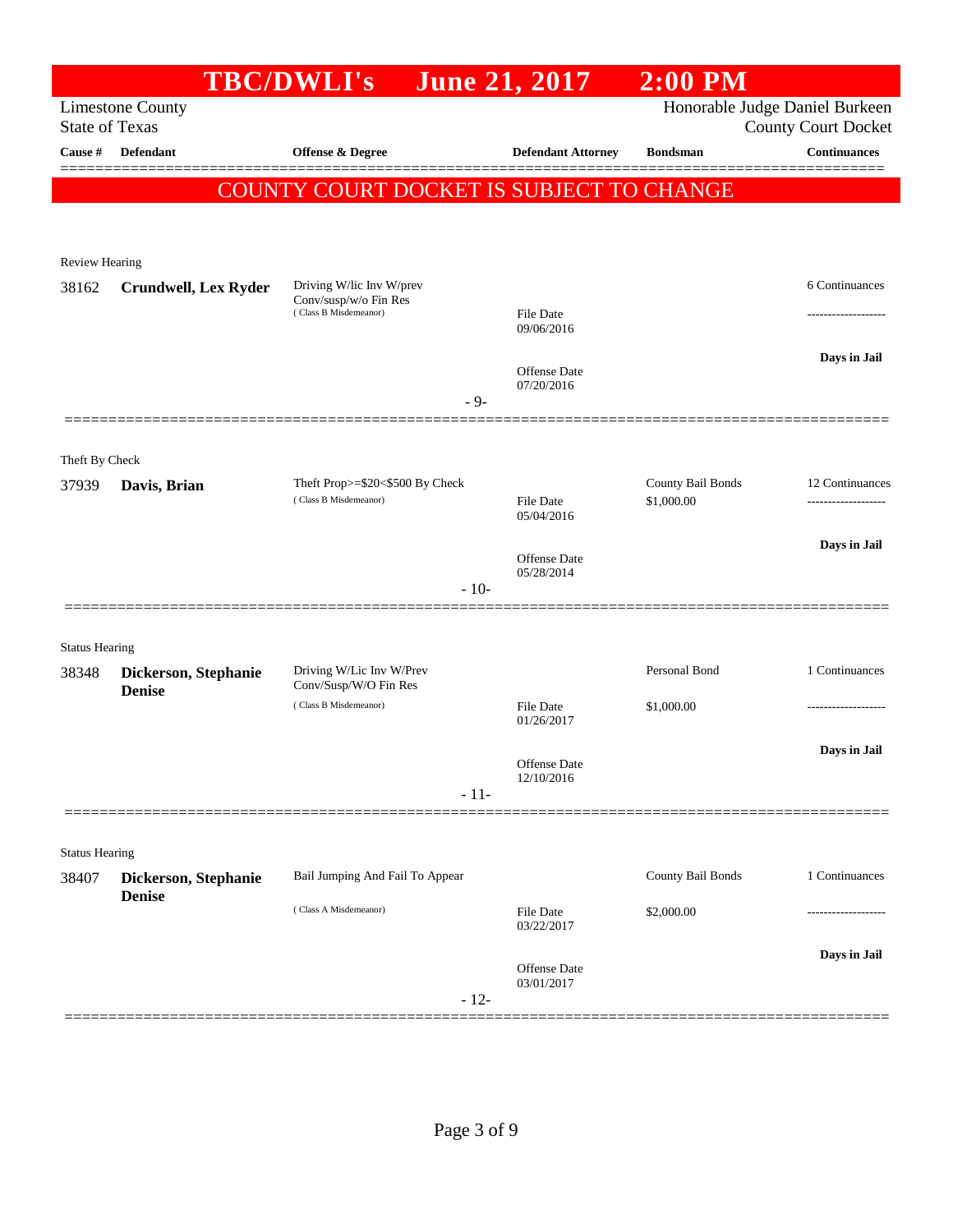|                         |                         | <b>TBC/DWLI's</b>                                        | <b>June 21, 2017</b>              | $2:00$ PM                               |                            |
|-------------------------|-------------------------|----------------------------------------------------------|-----------------------------------|-----------------------------------------|----------------------------|
| <b>State of Texas</b>   | <b>Limestone County</b> |                                                          |                                   | Honorable Judge Daniel Burkeen          | <b>County Court Docket</b> |
| Cause #                 | <b>Defendant</b>        | Offense & Degree                                         | <b>Defendant Attorney</b>         | <b>Bondsman</b>                         | <b>Continuances</b>        |
|                         |                         |                                                          |                                   |                                         |                            |
|                         |                         | <b>COUNTY COURT DOCKET IS SUBJECT TO CHANGE</b>          |                                   |                                         |                            |
|                         |                         |                                                          |                                   |                                         |                            |
| Theft By Check          |                         |                                                          |                                   |                                         |                            |
| 35060                   | Doty, Richard Wayne     | Theft Prop>=\$20<\$500 By Check<br>(Class B Misdemeanor) | <b>File Date</b>                  | Ace Bail Bonds - Crockett<br>\$1,000.00 | 7 Continuances             |
|                         |                         |                                                          | 02/18/2011                        |                                         |                            |
|                         |                         |                                                          | Offense Date                      |                                         | Days in Jail               |
|                         |                         | $-13-$                                                   | 07/25/2010                        |                                         |                            |
|                         |                         |                                                          |                                   |                                         |                            |
| Theft By Check          |                         |                                                          |                                   |                                         |                            |
| 36096                   | Doty, Richard Wayne     | Theft Prop>=\$20<\$500 By Check                          |                                   | Ace Bail Bonds - Crockett               | 7 Continuances             |
|                         |                         | (Class B Misdemeanor)                                    | <b>File Date</b><br>10/25/2012    | \$1,000.00                              | .                          |
|                         |                         |                                                          |                                   |                                         | Days in Jail               |
|                         |                         |                                                          | <b>Offense Date</b><br>12/06/2010 |                                         |                            |
|                         |                         | $-14-$                                                   |                                   |                                         |                            |
|                         |                         |                                                          |                                   |                                         |                            |
| Theft By Check<br>37941 | <b>Evans, Quincey</b>   | Theft Prop>=\$20<\$500 By Check                          |                                   | Personal Bond                           | 11 Continuances            |
|                         | Charles, Jr.            |                                                          |                                   |                                         |                            |
|                         |                         | (Class B Misdemeanor)                                    | <b>File Date</b><br>05/04/2016    | \$1,000.00                              |                            |
|                         |                         |                                                          |                                   |                                         | Days in Jail               |
|                         |                         |                                                          | <b>Offense Date</b><br>02/06/2015 |                                         |                            |
|                         |                         | $-15-$                                                   |                                   |                                         |                            |
|                         |                         |                                                          |                                   |                                         |                            |
| Theft By Check<br>37787 | Flores, Israel, III     | Theft Prop>=\$20<\$500 By Check                          |                                   | County Bail Bonds                       | 3 Continuances             |
|                         |                         | (Class B Misdemeanor)                                    | <b>File Date</b><br>01/25/2016    | \$1,000.00                              |                            |
|                         |                         |                                                          |                                   |                                         | Days in Jail               |
|                         |                         |                                                          | Offense Date<br>04/19/2014        |                                         |                            |
|                         |                         | $-16-$                                                   |                                   |                                         |                            |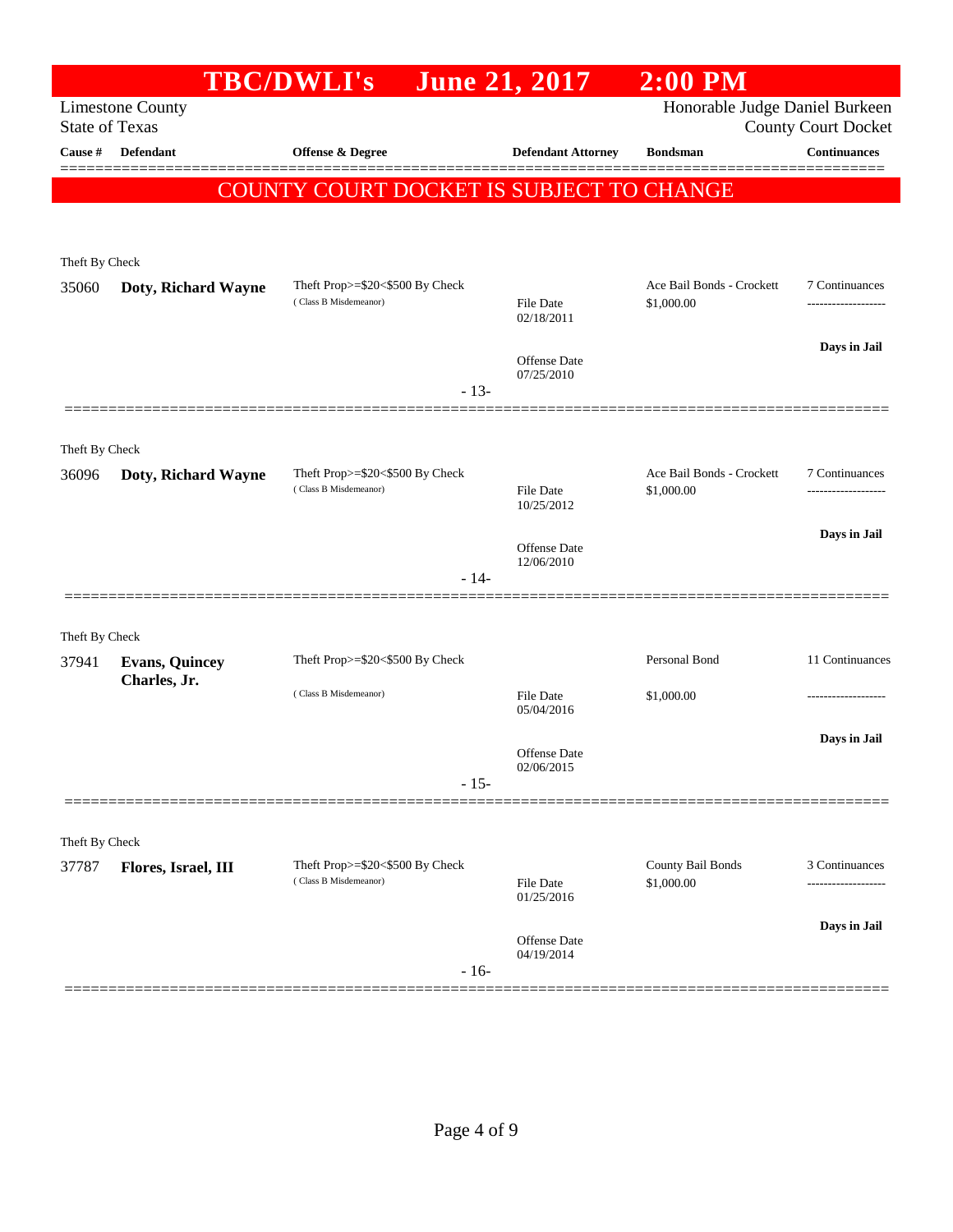|                       |                         | <b>TBC/DWLI's</b>                                        | June 21, 2017                  | $2:00$ PM                      |                                                   |
|-----------------------|-------------------------|----------------------------------------------------------|--------------------------------|--------------------------------|---------------------------------------------------|
| <b>State of Texas</b> | <b>Limestone County</b> |                                                          |                                | Honorable Judge Daniel Burkeen |                                                   |
| <b>Cause</b> #        | <b>Defendant</b>        | Offense & Degree                                         | <b>Defendant Attorney</b>      | <b>Bondsman</b>                | <b>County Court Docket</b><br><b>Continuances</b> |
|                       |                         |                                                          |                                |                                |                                                   |
|                       |                         | COUNTY COURT DOCKET IS SUBJECT TO CHANGE                 |                                |                                |                                                   |
|                       |                         |                                                          |                                |                                |                                                   |
| Theft By Check        |                         |                                                          |                                |                                |                                                   |
| 37938                 | Forbes, Amanda Gail     | Theft Prop>=\$20<\$500 By Check                          |                                | Frankie Chapman Bail           | 3 Continuances                                    |
|                       |                         | (Class B Misdemeanor)                                    | <b>File Date</b>               | Bonds - Waco<br>\$1,000.00     |                                                   |
|                       |                         |                                                          | 05/04/2016                     |                                |                                                   |
|                       |                         |                                                          | Offense Date                   |                                | Days in Jail                                      |
|                       |                         | $-17-$                                                   | 05/22/2014                     |                                |                                                   |
|                       |                         |                                                          |                                |                                |                                                   |
| Theft By Check        |                         |                                                          |                                |                                |                                                   |
| 37877                 | Garcia, Jose            | Theft Prop $>=\$100<\$750$                               | Reed, Benjie                   | Reed, Benjie                   | 10 Continuances                                   |
|                       |                         | (Class B Misdemeanor)                                    | <b>File Date</b><br>03/31/2016 | \$1,000.00                     |                                                   |
|                       |                         |                                                          |                                |                                | Days in Jail                                      |
|                       |                         |                                                          | Offense Date<br>10/01/2015     |                                |                                                   |
|                       |                         | $-18-$                                                   |                                |                                |                                                   |
|                       |                         |                                                          |                                |                                |                                                   |
| Theft By Check        |                         |                                                          |                                |                                |                                                   |
| 37132                 | Harris, Lachander       | Theft Prop>=\$20<\$500 By Check<br>(Class B Misdemeanor) | <b>File Date</b>               | Personal Bond<br>\$1,000.00    | 0 Continuances<br>-------------------             |
|                       |                         |                                                          | 09/16/2014                     |                                |                                                   |
|                       |                         |                                                          | <b>Offense</b> Date            |                                | Days in Jail                                      |
|                       |                         | $-19-$                                                   | 04/27/2013                     |                                |                                                   |
|                       |                         |                                                          |                                |                                |                                                   |
| <b>Review Hearing</b> |                         |                                                          |                                |                                |                                                   |
| 38125                 | Hawkins, Gary           | Driving W/Lic Inv W/Prev                                 |                                | County Bail Bonds              | 6 Continuances                                    |
|                       | <b>Michael</b>          | Conv/Susp/W/O Fin Res<br>(Class B Misdemeanor)           | File Date                      |                                |                                                   |
|                       |                         |                                                          | 08/16/2016                     | \$1,500.00                     |                                                   |
|                       |                         |                                                          |                                |                                | Days in Jail                                      |
|                       |                         |                                                          | Offense Date<br>04/17/2016     |                                |                                                   |
|                       |                         | $-20-$                                                   |                                |                                |                                                   |
|                       |                         |                                                          |                                |                                |                                                   |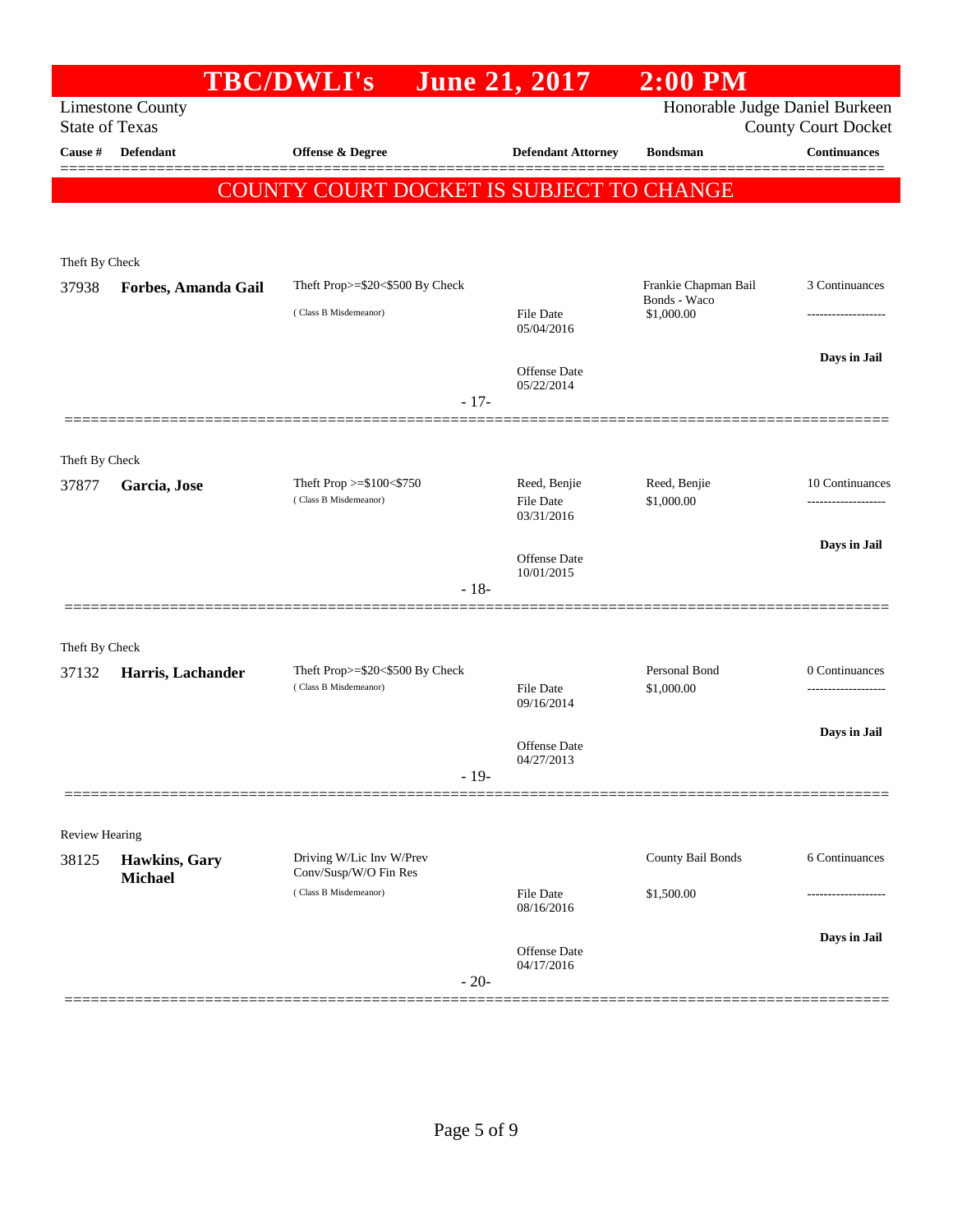|                       |                                        | <b>TBC/DWLI's</b>                                                          | June 21, 2017                     | $2:00$ PM         |                                                   |
|-----------------------|----------------------------------------|----------------------------------------------------------------------------|-----------------------------------|-------------------|---------------------------------------------------|
| <b>State of Texas</b> | <b>Limestone County</b>                |                                                                            |                                   |                   | Honorable Judge Daniel Burkeen                    |
| Cause #               | Defendant                              | Offense & Degree                                                           | <b>Defendant Attorney</b>         | <b>Bondsman</b>   | <b>County Court Docket</b><br><b>Continuances</b> |
|                       |                                        |                                                                            |                                   |                   | =======                                           |
|                       |                                        | COUNTY COURT DOCKET IS SUBJECT TO CHANGE                                   |                                   |                   |                                                   |
|                       |                                        |                                                                            |                                   |                   |                                                   |
| Review Hearing        |                                        |                                                                            |                                   |                   |                                                   |
| 37975                 | Huitzacua-Martinez,                    | Driving W/Lic Inv W/Prev                                                   |                                   |                   | 4 Continuances                                    |
|                       | Jonathan                               | Conv/Susp/W/O Fin Res<br>(Class B Misdemeanor)                             | File Date                         |                   |                                                   |
|                       |                                        |                                                                            | 05/19/2016                        |                   |                                                   |
|                       |                                        |                                                                            | Offense Date                      |                   | <b>21 Days in Jail</b>                            |
|                       |                                        | $-21-$                                                                     | 12/29/2015                        |                   |                                                   |
|                       |                                        |                                                                            |                                   |                   |                                                   |
|                       |                                        |                                                                            |                                   |                   |                                                   |
| 38273                 | Show Cause Hearing<br>Johnson, Jazzmin | Possession Of Drug Paraphernalia                                           |                                   |                   | 0 Continuances                                    |
|                       |                                        | (Class C Misdemeanor)                                                      | File Date<br>12/02/2016           |                   |                                                   |
|                       |                                        |                                                                            |                                   |                   | Days in Jail                                      |
|                       |                                        |                                                                            | <b>Offense</b> Date<br>11/13/2016 |                   |                                                   |
|                       |                                        | $-22-$                                                                     |                                   |                   |                                                   |
|                       |                                        |                                                                            |                                   |                   |                                                   |
| Theft By Check        |                                        |                                                                            |                                   |                   |                                                   |
| 36663                 | Latham, Jimmie                         | Theft Prop>=\$20<\$500 By Check<br>(Class B Misdemeanor)                   |                                   | Personal Bond     | 3 Continuances                                    |
|                       |                                        |                                                                            | File Date<br>10/29/2013           | \$1,000.00        |                                                   |
|                       |                                        |                                                                            |                                   |                   | Days in Jail                                      |
|                       |                                        |                                                                            | Offense Date<br>05/23/2012        |                   |                                                   |
|                       |                                        | $-23-$                                                                     |                                   |                   |                                                   |
|                       |                                        |                                                                            |                                   |                   |                                                   |
| <b>Status Hearing</b> |                                        |                                                                            |                                   | County Bail Bonds | 3 Continuances                                    |
| 38284                 | <b>Mack, Eric Labreece</b>             | Driving W/Lic Inv W/Prev<br>Conv/Susp/W/O Fin Res<br>(Class B Misdemeanor) |                                   |                   |                                                   |
|                       |                                        |                                                                            | <b>File Date</b><br>12/19/2016    | \$1,000.00        |                                                   |
|                       |                                        |                                                                            |                                   |                   | Days in Jail                                      |
|                       |                                        |                                                                            | Offense Date<br>11/03/2016        |                   |                                                   |
|                       |                                        | $-24-$                                                                     |                                   |                   |                                                   |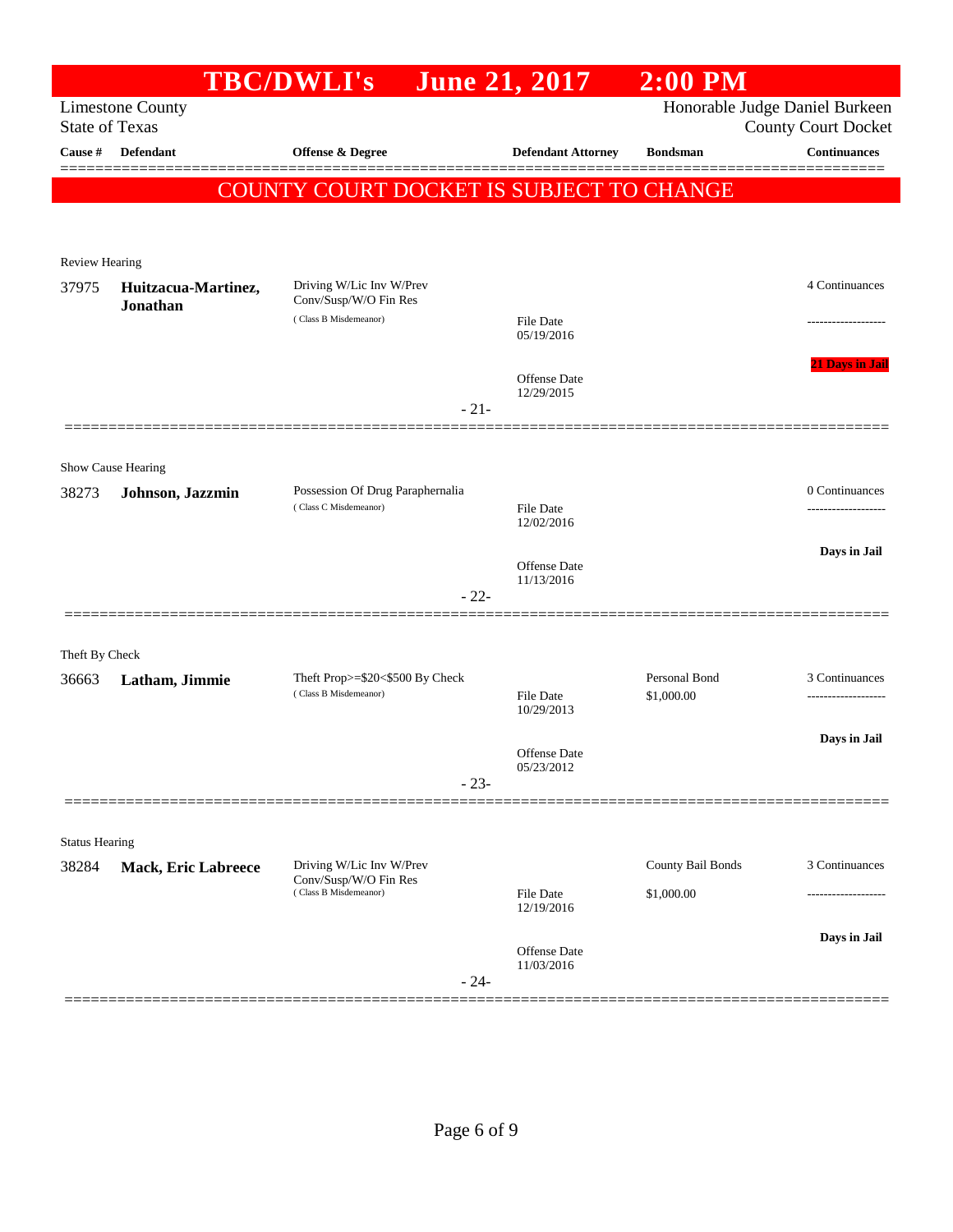|                                  |                                   | <b>TBC/DWLI's</b>                                                          |        | <b>June 21, 2017</b>       | $2:00$ PM         |                                                   |
|----------------------------------|-----------------------------------|----------------------------------------------------------------------------|--------|----------------------------|-------------------|---------------------------------------------------|
|                                  | <b>Limestone County</b>           |                                                                            |        |                            |                   | Honorable Judge Daniel Burkeen                    |
| <b>State of Texas</b><br>Cause # | <b>Defendant</b>                  | <b>Offense &amp; Degree</b>                                                |        | <b>Defendant Attorney</b>  | <b>Bondsman</b>   | <b>County Court Docket</b><br><b>Continuances</b> |
|                                  |                                   |                                                                            |        |                            |                   |                                                   |
|                                  |                                   | COUNTY COURT DOCKET IS SUBJECT TO CHANGE                                   |        |                            |                   |                                                   |
|                                  |                                   |                                                                            |        |                            |                   |                                                   |
| <b>Status Hearing</b>            |                                   |                                                                            |        |                            |                   |                                                   |
| 38359                            | <b>McMahon</b> , Stanley<br>Ray   | Driving W/Lic Inv W/Prev<br>Conv/Susp/W/O Fin Res                          |        |                            | Personal Bond     | 2 Continuances                                    |
|                                  |                                   | (Class B Misdemeanor)                                                      |        | File Date<br>01/26/2017    | \$1,000.00        |                                                   |
|                                  |                                   |                                                                            |        |                            |                   | Days in Jail                                      |
|                                  |                                   |                                                                            |        | Offense Date<br>11/18/2016 |                   |                                                   |
|                                  |                                   |                                                                            | $-25-$ |                            |                   |                                                   |
|                                  |                                   |                                                                            |        |                            |                   |                                                   |
| <b>Status Hearing</b>            |                                   |                                                                            |        |                            |                   |                                                   |
| 38428                            | Medrano, Robert<br><b>Anthony</b> | Driving W/Lic Inv W/Prev<br>Conv/Susp/W/O Fin Res                          |        |                            | County Bail Bonds | 1 Continuances                                    |
|                                  |                                   | (Class B Misdemeanor)                                                      |        | File Date<br>04/18/2017    | \$2,000.00        |                                                   |
|                                  |                                   |                                                                            |        |                            |                   | Days in Jail                                      |
|                                  |                                   |                                                                            |        | Offense Date<br>03/21/2017 |                   |                                                   |
|                                  |                                   |                                                                            | $-26-$ |                            |                   |                                                   |
|                                  |                                   |                                                                            |        |                            |                   |                                                   |
| <b>Review Hearing</b>            |                                   |                                                                            |        |                            | Personal Bond     | 7 Continuances                                    |
| 37974                            | Moore, Twyla Denise               | Driving W/Lic Inv W/Prev<br>Conv/Susp/W/O Fin Res<br>(Class B Misdemeanor) |        | File Date                  | \$2,000.00        |                                                   |
|                                  |                                   |                                                                            |        | 05/19/2016                 |                   |                                                   |
|                                  |                                   |                                                                            |        | Offense Date               |                   | Days in Jail                                      |
|                                  |                                   |                                                                            | $-27-$ | 04/30/2016                 |                   |                                                   |
|                                  |                                   |                                                                            |        |                            |                   |                                                   |
| <b>Status Hearing</b>            |                                   |                                                                            |        |                            |                   |                                                   |
| 38171                            | Price, Crystal Javon              | Driving W/Lic Inv W/Prev                                                   |        |                            | Personal Bond     | 5 Continuances                                    |
|                                  |                                   | Conv/Susp/W/O Fin Res<br>(Class B Misdemeanor)                             |        | <b>File Date</b>           | \$2,000.00        |                                                   |
|                                  |                                   |                                                                            |        | 09/15/2016                 |                   |                                                   |
|                                  |                                   |                                                                            |        | Offense Date               |                   | Days in Jail                                      |
|                                  |                                   |                                                                            | $-28-$ | 01/14/2016                 |                   |                                                   |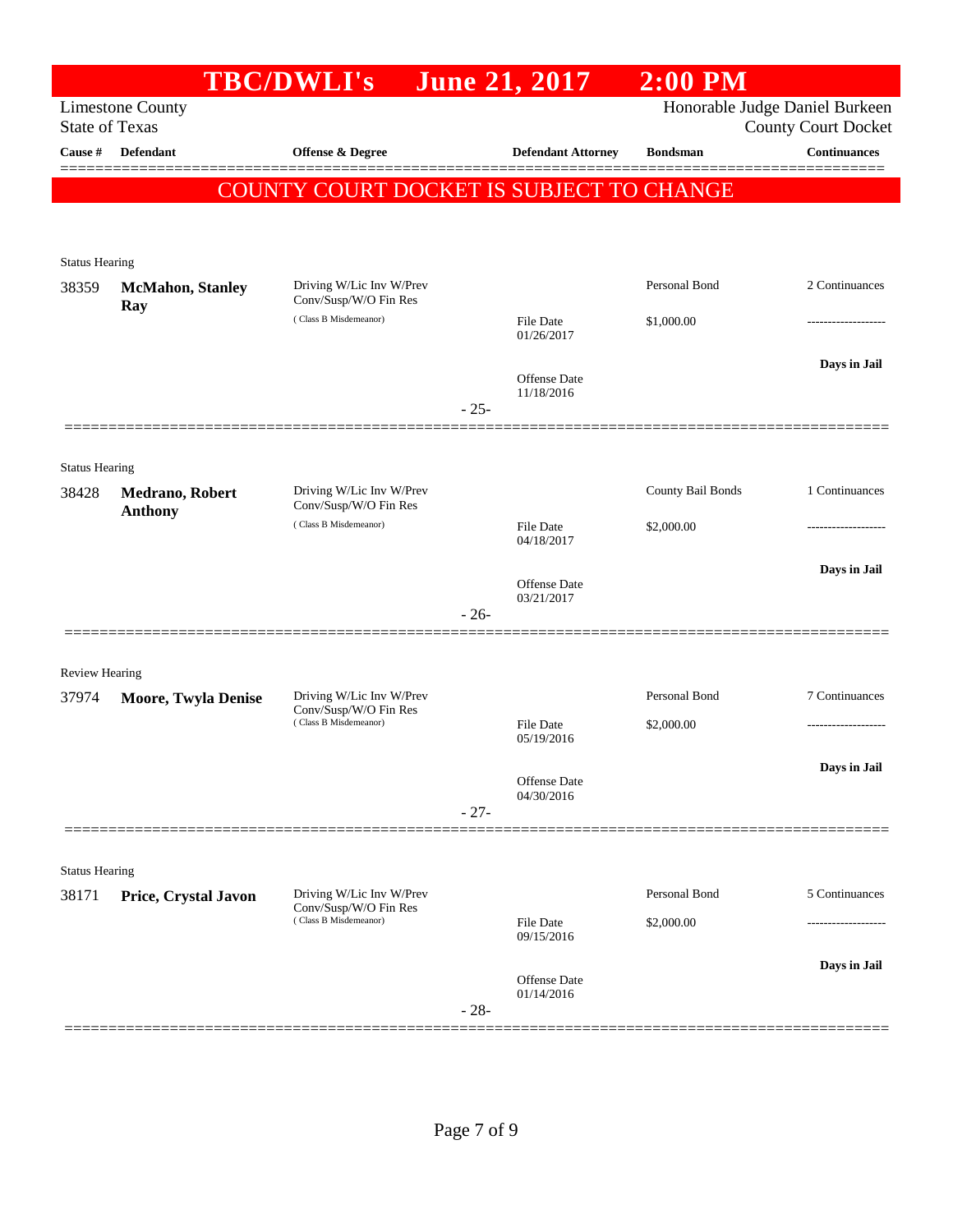| Honorable Judge Daniel Burkeen<br><b>Limestone County</b><br><b>State of Texas</b><br><b>County Court Docket</b><br><b>Continuances</b><br>Cause #<br>Defendant<br>Offense & Degree<br><b>Defendant Attorney</b><br><b>Bondsman</b><br>COUNTY COURT DOCKET IS SUBJECT TO CHANGE<br>Theft By Check<br>Personal Bond<br>Theft Prop>=\$20<\$500 By Check<br>11 Continuances<br>37978<br>Price, Twamocka<br>(Class B Misdemeanor)<br>\$1,000.00<br><b>File Date</b><br>05/23/2016<br>Days in Jail<br><b>Offense Date</b><br>09/15/2014<br>$-29-$<br>Theft By Check<br>Personal Bond<br>Theft Prop>=\$20<\$500 By Check<br>11 Continuances<br>Price, Twamocka<br>37979<br>(Class B Misdemeanor)<br>\$1,000.00<br>File Date<br>-------------------<br>05/23/2016<br>Days in Jail<br><b>Offense Date</b><br>09/11/2014<br>$-30-$<br>Theft By Check<br>Personal Bond<br>Theft Prop>=\$20<\$500 By Check<br>11 Continuances<br>36705<br>Webb, Jessie Loraine<br>(Class B Misdemeanor)<br><b>File Date</b><br>\$1,000.00<br>-------------------<br>11/05/2013<br>Days in Jail<br>Offense Date<br>02/11/2013<br>$31 -$<br>Review Hearing<br>Personal Bond<br>Bail Jumping And Fail To Appear<br>11 Continuances<br>Webb, Jessie Loraine<br>36865<br>(Class A Misdemeanor)<br><b>File Date</b><br>\$1,000.00<br>02/28/2014<br>Days in Jail<br>Offense Date<br>02/19/2014<br>$-32-$ |  | <b>TBC/DWLI's</b> | <b>June 21, 2017</b> | $2:00$ PM |  |
|------------------------------------------------------------------------------------------------------------------------------------------------------------------------------------------------------------------------------------------------------------------------------------------------------------------------------------------------------------------------------------------------------------------------------------------------------------------------------------------------------------------------------------------------------------------------------------------------------------------------------------------------------------------------------------------------------------------------------------------------------------------------------------------------------------------------------------------------------------------------------------------------------------------------------------------------------------------------------------------------------------------------------------------------------------------------------------------------------------------------------------------------------------------------------------------------------------------------------------------------------------------------------------------------------------------------------------------------------------------------|--|-------------------|----------------------|-----------|--|
|                                                                                                                                                                                                                                                                                                                                                                                                                                                                                                                                                                                                                                                                                                                                                                                                                                                                                                                                                                                                                                                                                                                                                                                                                                                                                                                                                                        |  |                   |                      |           |  |
|                                                                                                                                                                                                                                                                                                                                                                                                                                                                                                                                                                                                                                                                                                                                                                                                                                                                                                                                                                                                                                                                                                                                                                                                                                                                                                                                                                        |  |                   |                      |           |  |
|                                                                                                                                                                                                                                                                                                                                                                                                                                                                                                                                                                                                                                                                                                                                                                                                                                                                                                                                                                                                                                                                                                                                                                                                                                                                                                                                                                        |  |                   |                      |           |  |
|                                                                                                                                                                                                                                                                                                                                                                                                                                                                                                                                                                                                                                                                                                                                                                                                                                                                                                                                                                                                                                                                                                                                                                                                                                                                                                                                                                        |  |                   |                      |           |  |
|                                                                                                                                                                                                                                                                                                                                                                                                                                                                                                                                                                                                                                                                                                                                                                                                                                                                                                                                                                                                                                                                                                                                                                                                                                                                                                                                                                        |  |                   |                      |           |  |
|                                                                                                                                                                                                                                                                                                                                                                                                                                                                                                                                                                                                                                                                                                                                                                                                                                                                                                                                                                                                                                                                                                                                                                                                                                                                                                                                                                        |  |                   |                      |           |  |
|                                                                                                                                                                                                                                                                                                                                                                                                                                                                                                                                                                                                                                                                                                                                                                                                                                                                                                                                                                                                                                                                                                                                                                                                                                                                                                                                                                        |  |                   |                      |           |  |
|                                                                                                                                                                                                                                                                                                                                                                                                                                                                                                                                                                                                                                                                                                                                                                                                                                                                                                                                                                                                                                                                                                                                                                                                                                                                                                                                                                        |  |                   |                      |           |  |
|                                                                                                                                                                                                                                                                                                                                                                                                                                                                                                                                                                                                                                                                                                                                                                                                                                                                                                                                                                                                                                                                                                                                                                                                                                                                                                                                                                        |  |                   |                      |           |  |
|                                                                                                                                                                                                                                                                                                                                                                                                                                                                                                                                                                                                                                                                                                                                                                                                                                                                                                                                                                                                                                                                                                                                                                                                                                                                                                                                                                        |  |                   |                      |           |  |
|                                                                                                                                                                                                                                                                                                                                                                                                                                                                                                                                                                                                                                                                                                                                                                                                                                                                                                                                                                                                                                                                                                                                                                                                                                                                                                                                                                        |  |                   |                      |           |  |
|                                                                                                                                                                                                                                                                                                                                                                                                                                                                                                                                                                                                                                                                                                                                                                                                                                                                                                                                                                                                                                                                                                                                                                                                                                                                                                                                                                        |  |                   |                      |           |  |
|                                                                                                                                                                                                                                                                                                                                                                                                                                                                                                                                                                                                                                                                                                                                                                                                                                                                                                                                                                                                                                                                                                                                                                                                                                                                                                                                                                        |  |                   |                      |           |  |
|                                                                                                                                                                                                                                                                                                                                                                                                                                                                                                                                                                                                                                                                                                                                                                                                                                                                                                                                                                                                                                                                                                                                                                                                                                                                                                                                                                        |  |                   |                      |           |  |
|                                                                                                                                                                                                                                                                                                                                                                                                                                                                                                                                                                                                                                                                                                                                                                                                                                                                                                                                                                                                                                                                                                                                                                                                                                                                                                                                                                        |  |                   |                      |           |  |
|                                                                                                                                                                                                                                                                                                                                                                                                                                                                                                                                                                                                                                                                                                                                                                                                                                                                                                                                                                                                                                                                                                                                                                                                                                                                                                                                                                        |  |                   |                      |           |  |
|                                                                                                                                                                                                                                                                                                                                                                                                                                                                                                                                                                                                                                                                                                                                                                                                                                                                                                                                                                                                                                                                                                                                                                                                                                                                                                                                                                        |  |                   |                      |           |  |
|                                                                                                                                                                                                                                                                                                                                                                                                                                                                                                                                                                                                                                                                                                                                                                                                                                                                                                                                                                                                                                                                                                                                                                                                                                                                                                                                                                        |  |                   |                      |           |  |
|                                                                                                                                                                                                                                                                                                                                                                                                                                                                                                                                                                                                                                                                                                                                                                                                                                                                                                                                                                                                                                                                                                                                                                                                                                                                                                                                                                        |  |                   |                      |           |  |
|                                                                                                                                                                                                                                                                                                                                                                                                                                                                                                                                                                                                                                                                                                                                                                                                                                                                                                                                                                                                                                                                                                                                                                                                                                                                                                                                                                        |  |                   |                      |           |  |
|                                                                                                                                                                                                                                                                                                                                                                                                                                                                                                                                                                                                                                                                                                                                                                                                                                                                                                                                                                                                                                                                                                                                                                                                                                                                                                                                                                        |  |                   |                      |           |  |
|                                                                                                                                                                                                                                                                                                                                                                                                                                                                                                                                                                                                                                                                                                                                                                                                                                                                                                                                                                                                                                                                                                                                                                                                                                                                                                                                                                        |  |                   |                      |           |  |
|                                                                                                                                                                                                                                                                                                                                                                                                                                                                                                                                                                                                                                                                                                                                                                                                                                                                                                                                                                                                                                                                                                                                                                                                                                                                                                                                                                        |  |                   |                      |           |  |
|                                                                                                                                                                                                                                                                                                                                                                                                                                                                                                                                                                                                                                                                                                                                                                                                                                                                                                                                                                                                                                                                                                                                                                                                                                                                                                                                                                        |  |                   |                      |           |  |
|                                                                                                                                                                                                                                                                                                                                                                                                                                                                                                                                                                                                                                                                                                                                                                                                                                                                                                                                                                                                                                                                                                                                                                                                                                                                                                                                                                        |  |                   |                      |           |  |
|                                                                                                                                                                                                                                                                                                                                                                                                                                                                                                                                                                                                                                                                                                                                                                                                                                                                                                                                                                                                                                                                                                                                                                                                                                                                                                                                                                        |  |                   |                      |           |  |
|                                                                                                                                                                                                                                                                                                                                                                                                                                                                                                                                                                                                                                                                                                                                                                                                                                                                                                                                                                                                                                                                                                                                                                                                                                                                                                                                                                        |  |                   |                      |           |  |